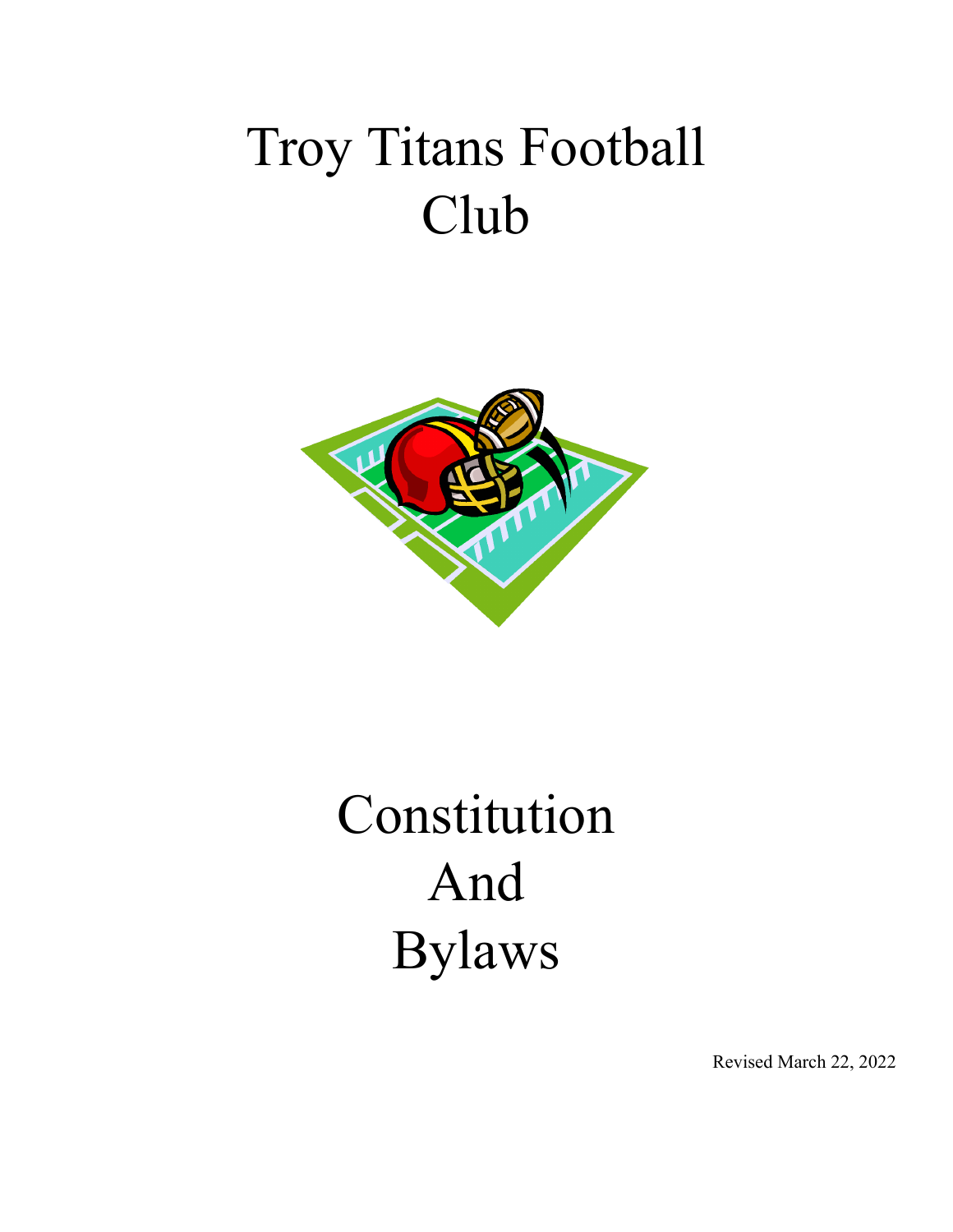# **ARTICLE I – NAME**

- 1. This organization shall legally be known as "The Troy Titans Football Club". Chartered under the laws of the State of Illinois as a non-profit organization.
- 2. This Organization shall be informally called the "The Titans".

#### **ARTICLE II – PURPOSE**

- 1. The purpose of the organization is to provide and promote
	- a) A Little League Football program for the youth throughout the Troy school district area.
		- b) A Cheerleading program for the youth in the Troy school district area.
- 2. Through the use of non-professional and volunteer supervision the organization shall endeavor to teach the fundamentals of the sport of football, to build character and to instill in the youth the *IDEALS* of –
	- a) Good sportsmanship and fair play,
	- b) Hard work and team work,
	- c) Honesty, courage and loyalty,
	- d) Leadership and fellowship.

#### **ARTICLE III – MEMBERSHIP**

- 1. Active membership shall consist of those individuals 18 years of age or older who are actively participating in the advancement of the purposes of "The Titans" year round.
- 2. Members in good standing shall be active members who have attended 8 of 11 regular monthly meetings and have participated in Troy Titans activities in the past year.
	- a) Excused absences Prior to the meeting to be missed, any of the current Executive Board members must be notified of the proposed absence brought to the attention of the President.
	- b) Valid reasons shall be –

Work conflicts

Illness, Vacations,

School or training classes,

Other personal reasons deemed adequate by the President or Vice President.

- 3. Voting membership shall be obtained and retained by members in good standing.
	- a) Nomination period A potential member may be nominated by any voting member in good standing. The nominee must (before being voted on):
		- i) Be present at 8-11 regular scheduled meetings.
		- ii) Attend two of the next three monthly meetings (the vote shall be at the second attendance of these meetings,
		- iii) Receive a simple majority of the vote of the voting members present,
		- iv) Meet with an appointed membership screening committee *if* during the two-month nomination or probationary period the nominated member is asked to do so.

b) Probation period – during the year after the nomination date the member must remain a member in good standing.

- During probation period, any probationary member who has deemed to conduct themselves in any manner deemed detrimental to the Club, may have their membership eligibility revoked or suspended by the current executive board. The sanctions would be presented to the membership at the next meeting.
	- c) Permanent status at the end of the probationary period the member shall be granted permanent voting membership by a majority vote of the executive board members present at the board's meetings. Being a member in good standing then retains voting membership. *Any member,* who has deemed to conduct themselves in any manner deemed detrimental to the Club, may have their voting membership eligibility removed or suspended by the executive board. The executive board shall hold a meeting following the actions of the member to discuss actions *and decide the actions to be taken*.
	- d) Life membership shall be awarded to those with 5 years of service as a voting member. If the member is not a coach or executive board member, he/she will be required to attend the prior regularly scheduled meeting to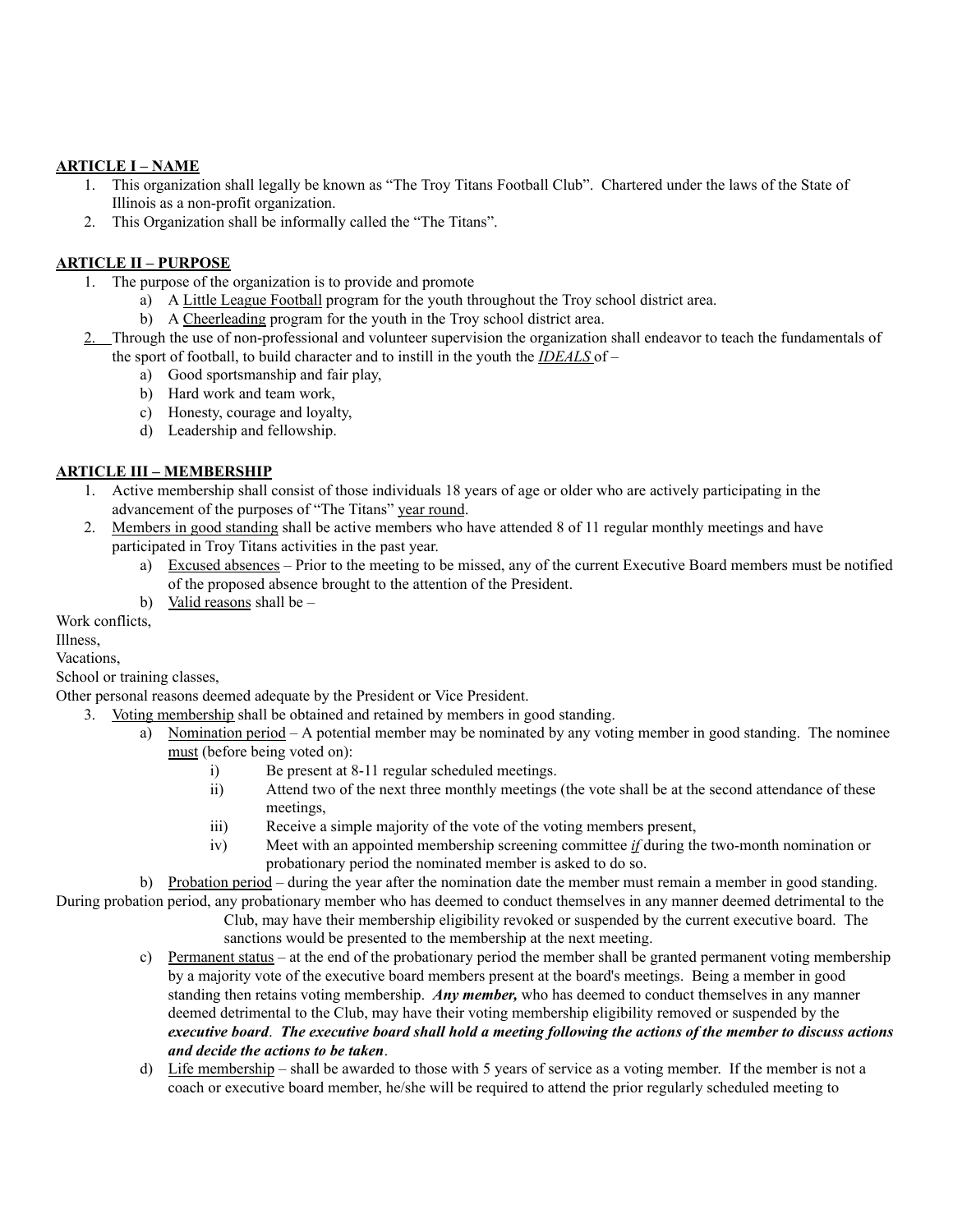re-establish voting eligibility, but must abide by all other rules and regulations of the organization to maintain this membership.

#### **ARTICLE IV – EXECUTIVE BOARD**

- **1)** The Executive Board shall be installed each year at the January meeting concurrent with the installation of the newly elected board members. The board shall consist of the following:
	- a. The current president
	- b. The previous year president (MUST be in good standing)
	- c. The current year vice president
	- d. The previous year vice president (MUST be in good standing)
	- e. The current secretary
	- f. The previous year secretary (MUST be in good standing)
	- g. The current treasurer
	- h. The previous year treasurer (MUST be in good standing)
	- i. The current director of athletics
	- j. The previous year director of athletics (MUST be in good standing)
	- k. The current director of coaches
	- l. The previous year director of coaches (MUST be in good standing)
	- m. The current director of equipment
	- n. The previous year director of equipment (MUST be in good standing)
	- o. The current director of fundraising
	- p. The previous year director of fundraising (MUST be in good standing)
	- q. The current director of cheerleading
	- r. The previous year director of cheerleading (MUST be in good standing)
	- s. The current year building and grounds director
	- t. The previous years building and grounds director (MUST be in good standing)
	- u. The current year director of concessions
	- v. The previous year director of concessions (MUST be in good standing)
	- **2)** A quorum of the Executive Board must be present for the Board to transact business. A quorum shall consist of *(12)* **(22)** members.
	- **3)** The Executive Board shall be empowered to resolve all disputes pertaining to any and all club business by *(a)* **THE** *(simple)* majority *(vote)* of the Board *(members present)*. All such decisions shall be final.
	- **4)** Executive Boards shall be deemed to be the organization's "board of directors" within the meaning of Section 101.80(d) and all other sections of the Illinois General Not-For-Profit Corporation Act of 1986 (805 ILCS 105).
	- **5)** Before January 31 of each year, the Executive Board shall review the propriety of its then current designation of registered agent and registered office. The registered agent shall always be an individual who is actively involved with the work of the organization, and the registered agent shall have the duty of transmitting immediately to the Executive Board all legal process, notices, and correspondence which he receives for the organization. If the individual designated as the organization's registered agent has ceased to be actively involved with the work of the organization, the Executive Board shall designate – pursuant to Section 105.10 of the Illinois General Not-For-Profit Corporation Act of 1986 (805 ILCS 105) – as the organization's registered agent, an individual who is actively involved with the work of the organization. The organization's registered office shall also be changed, pursuant to Section 105.10 of the Illinois General Not-For-Profit Corporation Act of 1986 (805 ILCS 105) – as the residential address of the new registered agent.

#### **ARTICLE V – OFFICERS**

- **1)** The Officers of the Troy Titans Football Club shall consist of:
- **a) President** shall be the principal executive officer of the club. He/she shall:
	- i) Preside at all meetings of the members and of the Executive Board.
	- ii) Call any special meetings of the Club or the Executive Board that he deems necessary or those (10) members in good standing or (5) executive board members request in writing. When meetings are requested by members the president shall have (72) seventy-two hours after notification to make arrangements for the requested meeting.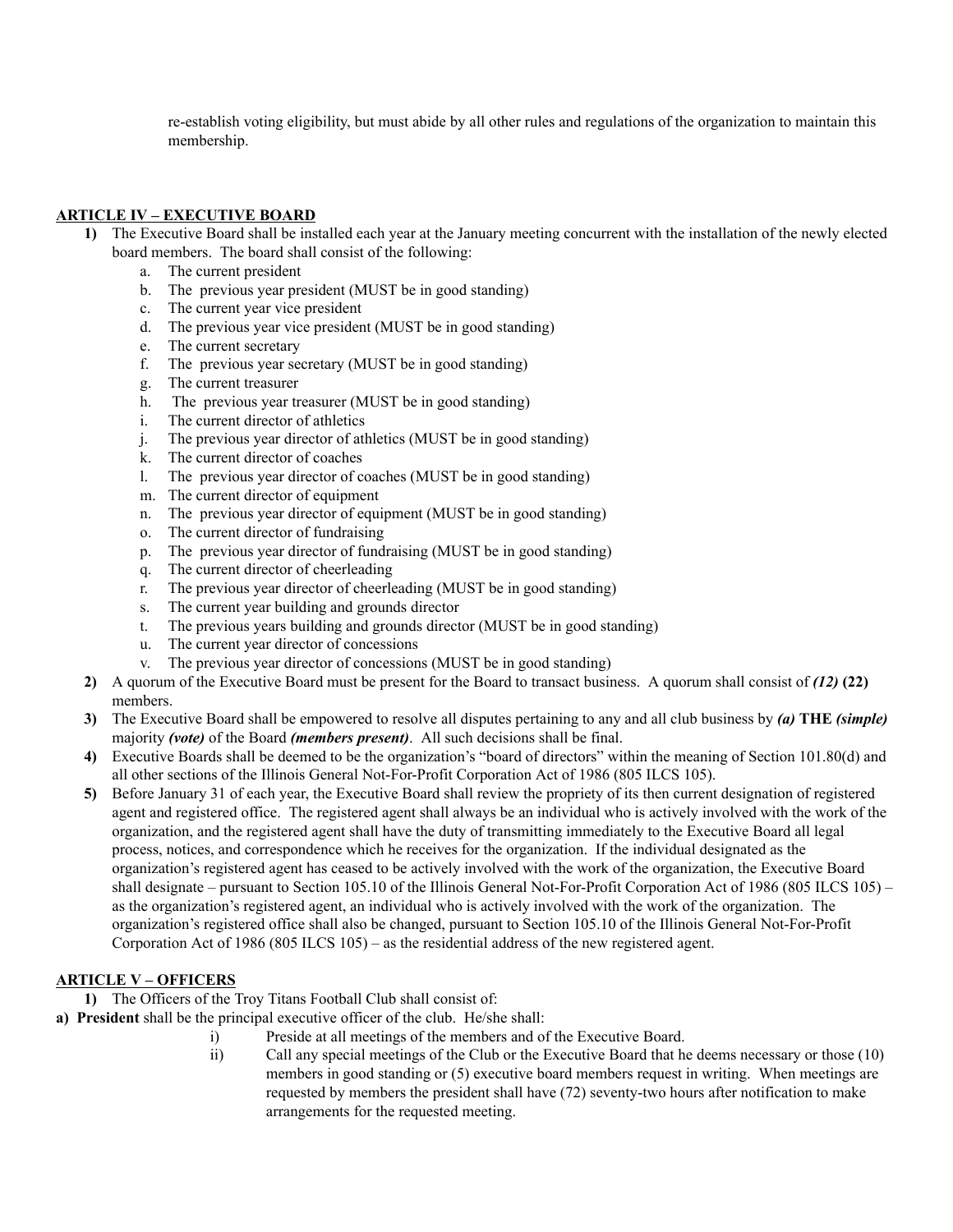- iii) Be in charge of the daily business affairs of the club.
- iv) Execute any contracts that the Executive Board or the Voting Membership has authorized.
- v) Appoint chairman or co-chairmen to any committee deemed necessary for the functioning of the club. The executive board must approve any non-member appointments. He/she shall attend monthly park board meetings or his designee and/or have building/grounds supervisor accompany representatives associated with park business.
- vi) At his discretion, make temporary appointments to fill vacancies occurring in an officer position. Any such appointment is subject to approval by the vote of members at the next monthly meeting.
- vii) Perform such other duties as authorized by membership.
- viii) Enforce the constitution and bylaws of the club.
- ix) Not vote at membership meetings unless his/her vote is needed to break a tie.
- x) Provide assistance during one weekend acting as Field Supervisor; aiding field setup, concessions, supervision, and end of day cleanup.
- xi) Appoint a Vice President.

#### b) Vice President will be appointed by the President and he/she will be the principal executive officer in the event that the *President is unable to fulfill his/her duties*.

- **2) Secretary** shall be the principal recording officer of the club. He/she shall:
	- i) Keep written minutes of all meetings of the Club and the Executive Board.
	- ii) Maintain an up to date membership list and a record of each member's attendance.
	- iii) Be the custodian of club records.
	- iv) Maintain and file all incoming mail or correspondence.
	- v) On a timely basis, be responsible for all outgoing mail and/or correspondence.
	- vi) Be responsible for the timely issuances of all required notices and filings.
	- vii) Keep as part of the permanent records a final won-lost record of all teams.
	- viii) Perform any other duties that may from time to time be delegated to the secretary by the President or the Executive Board
	- ix) Provide assistance during one weekend acting as Field Supervisor; aiding field setup, concessions, supervision, and end of day cleanup.
- **3) Treasurer** shall be the principal accounting and financial officer. He/she shall:
	- x) Receive record, deposit and be responsible for all monies of the club.
	- xi) Issue receipts for all monies received and maintain a duplicate copy for the club files.
	- xii) Disburse funds as authorized by membership vote.
	- xiii) Be responsible for the maintenance of adequate books of account for the club.
	- xiv) Keep the books and financial records up to date and report monthly to the membership on the Club's financial condition and matters.
	- xv) Present to the club at the February membership meeting an itemized written statement of all monies received and disbursed by him for the season.
	- xvi) Submit all books and records for inspection and audit at the end of each fiscal year or at any other time when called to do so by the Executive Board.
	- xvii) Assist the budget committee and/or the Executive Board in preparing an annual budget for the club, which shall govern the club for the coming year.
	- xviii) Read the budget to the membership at the May meeting and explain in detail any and all items in it.
	- xix) Be a member of the Registration committee
	- xx) Provide assistance during one weekend acting as Field Supervisor; aiding field setup, concessions, supervision, and end of day cleanup.
- **4) Director of Athletics** shall be the principal director of all athletic activities. He/she shall:
	- i) Schedule all exhibition and league games.
	- ii) Plan and arrange any post season Bowl games.
	- iii) Assist in the scheduling of officials for home games
	- iv) Make arrangements for necessary equipment & paperwork for home games.
	- v) Enforce all penalties unless otherwise delegated.
	- **vi)** *(Work closely with the Park Board representative, School administration and the school maintenance personnel for scheduling fields/venue for games, practices and events***.)**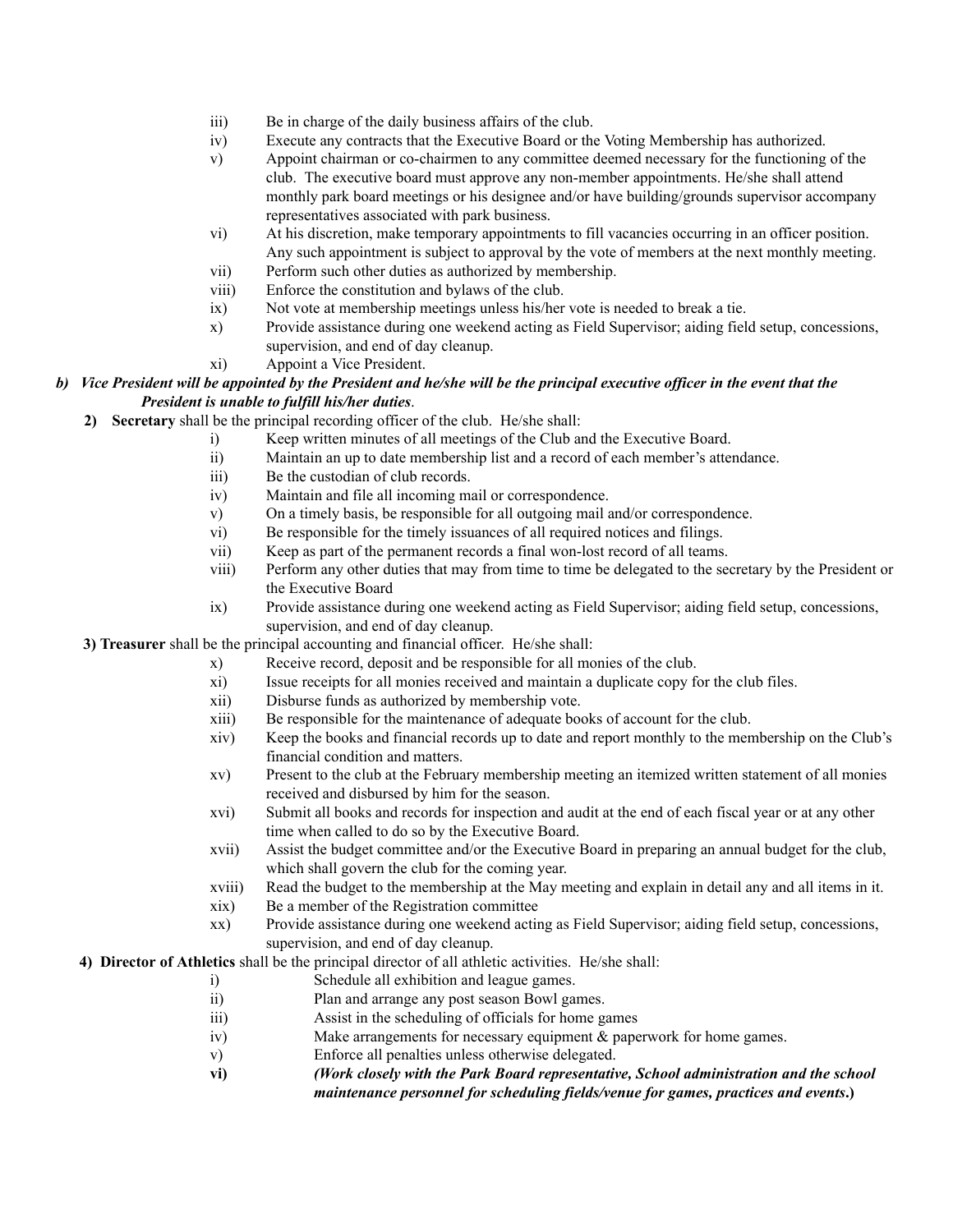- vii) Arrange dates, time, work description and volunteers for preparing fields/venues for games and practices.
- viii) Be a member of the Registration committee
- ix) Provide assistance during one weekend acting as Field Supervisor; aiding field setup,
- concessions, supervision, and end of day cleanup.
- x) Directly work with Director of Coaching for the formation of the club teams and rosters.
- xi) Prepare rosters and player cards for the season.
- xii) Arrange Club Representatives for meetings, committees, and the initial club weigh in.

# **5) Assistant Athletic Director**

- i) Be a Tri-County Representative for attendance to needed/required meetings/committee as needed under the guidance and direction of the A.D.
- ii) Assist Director of Athletics with duties outlined under Director of Athletics.
- iii) Assist the Director of Equipment and his/her assistant in the purchase and distribution of equipment.
- iv) Provide assistance during one weekend acting as Field Supervisor; aiding field setup, concessions, supervision, and end of day cleanup.

**6) Director of Coaching** shall be the principal director of all coaching activities. He/she shall:

- xxi) Nominate/appoint a head coach for each football team (all head coaches must be at least (20) twenty years old by September 1 of that year) by the *April* meeting for Executive Board approval.
- xxii) Approve all assistant coaches selected by the head coaches for inclusion on their coaching staffs.
- xxiii) Remove any head coach for cause and fill any vacancy in a head coaching position which ay occur during his tenure.
- xxiv) Act as the liaison for all coaches in matters before the Executive Board
- xxv) Be responsible for improving the coaching quality by arranging clinics or schools to assist the coaches in their positions.
- xxvi) Directly assisting the Director of Athletics for the formation of club teams and rosters.
- xxvii) Be a member of the Registration Committee.
- xxviii) Provide assistance during one weekend acting as Field Supervisor; aiding field setup, concessions, supervision, and end of day cleanup.
- **7) Director of Equipment** shall be the director of all activities concerning equipment. He/she shall:
	- xxix) Be in charge of all equipment owned or used by the club's programs.
	- xxx) Appoint an assistant equipment manager if needed and a standing committee to assist him in the distribution, collection and management of the equipment inventory.
	- xxxi) Maintain complete and current detailed inventory records (i.e. quantity, sizes, brands and costs) of equipment purchased, used and disposed.
	- xxxii) Be responsible for setting usage and replacement standards for equipment.
	- xxxiii) Be responsible for repairs and replacement of equipment.
	- xxxiv) Prepare all reports and listings necessary or requested for insurance purposes.
	- xxxv) Prepare a listing of equipment to be replaced, discarded or phased out.
	- xxxvi) Prepare recommendations for new or replacement equipment.
	- xxxvii) Prepare required purchase orders for equipment.
	- xxxviii) Provide assistance during one weekend acting as Field Supervisor; aiding field setup, concessions, supervision, and end of day cleanup.
- **3) Director of Fundraising** shall be the director of all activities concerning fundraising. He/she shall:
	- i) Appoint an assistant director of fundraising to assist in activities of fundraising.
	- ii) Searching and selecting fundraising activities for the club which is then presented to the board for approval.
	- *iii) (Seek possible community support and functions; attending Chamber and Park meetings, acting on behalf of the club, for future resources and activities.)*
	- iv) Oversees team apparel purchases.
	- v) Oversees any fundraising activity presented.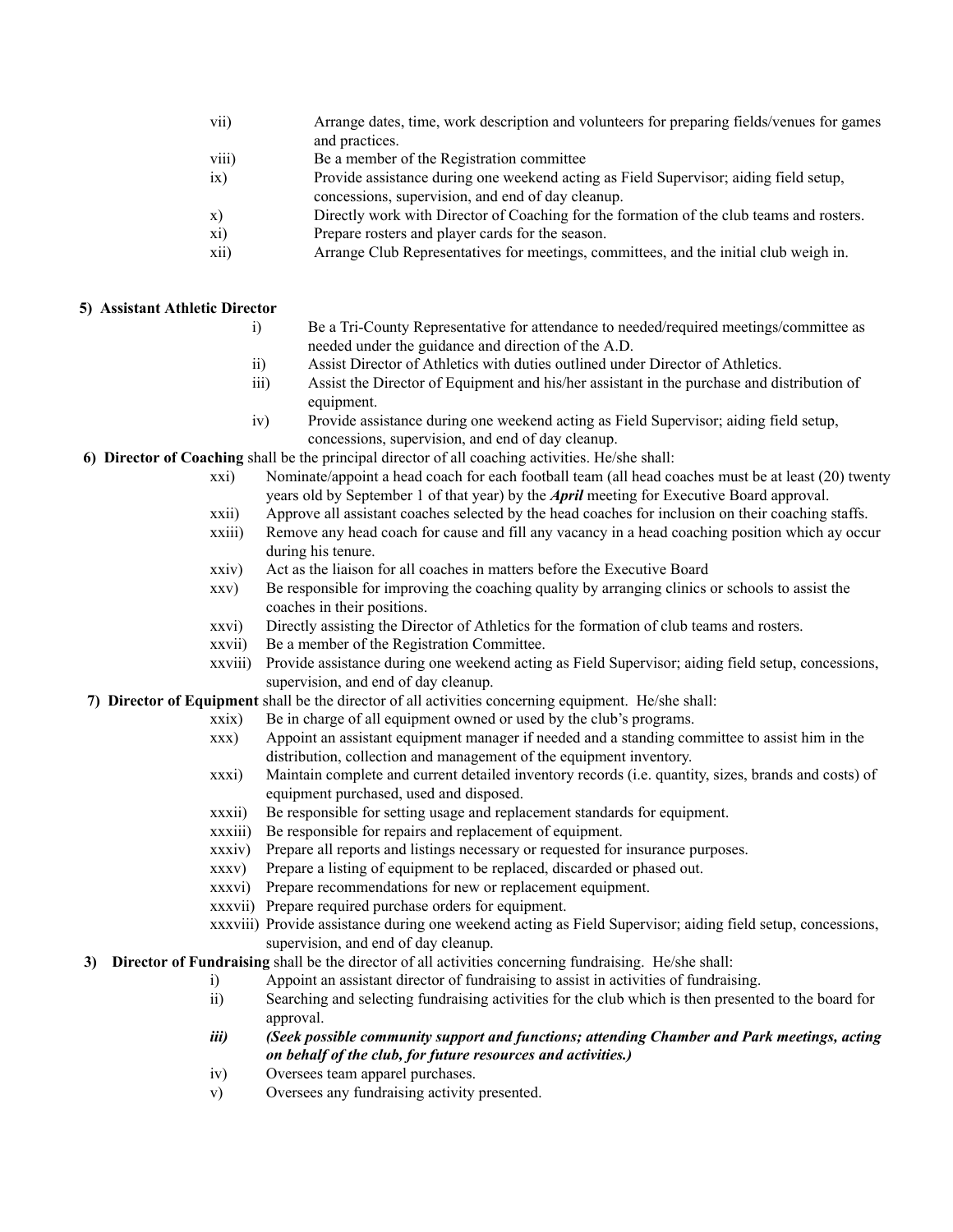- vi) Provide assistance during one weekend acting as Field Supervisor; aiding field setup, concessions, supervision, and end of day cleanup.
- **4) Director of Concessions** shall be the director of all activities concerning the fieldhouse concessions. He/she shall:
	- i) Concession stands responsible to coordinate and facilitate activities.
	- ii) Ongoing running and scheduling of concession stands.
	- iii) Responsible for being the liaison and coordination with each team rep. signing up volunteers for the concession stand.
	- iv) Be a member of the Budget Committee to propose expected expenditures.
	- v) Report accurate records of concessions to the treasurer weekly, and provide a monthly expense/revenue report at the monthly meeting for club records.
	- vi) Seek Cost effective items/products for resale during the season.
	- vii) Provide assistance during one weekend acting as Field Supervisor; aiding field setup, concessions, supervision, and end of day cleanup.
- **5) Director of Cheerleading** shall be the director of all coaching activities pertaining to the cheerleaders. She/he shall:
	- i) Nominate/appoint an assistant coach and team captains by the August meeting for Executive Board approval. If more than 1 person is nominated for any 1 position, there will be a membership vote. If there is a tie the President will appoint.
	- ii) Remove any head coach or team captain for cause and fill any vacancy in a head coaching position which may occur during their tenure.
	- iii) Act as the liaison for all coaches in matters before the Executive Board.
	- iv) Be responsible for improving the coaching quality by arranging clinics or schools to assist the coaches in their positions.
	- v) Prepare an itemized list of cheer needs, propose to the Board for approval at the meeting following the registration date.
	- vi) Order uniforms, upon the Club's approval.
	- vii) Schedule cheerleading practices and coverage of all football games.
	- viii) Schedule competitions. **AT THE APPROVAL OF THE CLUB**.
	- ix) Be a member of the Registration committee.
	- x) Provide assistance during one weekend acting as Field Supervisor; aiding field setup, concessions, supervision, and end of day cleanu
- **6) Director of Building and Grounds** shall be the director of all building and grounds activities, improvements, and maintenance.
	- i) Be in charge of all building equipment and structures, to include pre-approved purchases.
	- ii) Be responsible for reporting building issues and reporting needs at monthly meetings.
	- iii) Be responsible for coordinating any needed projects for repair, maintenance and additions.
	- iv) Be a member of the "Building and Grounds Committee".
	- v) Prepare an annual report of the positions needed expenses and present to the budget committee, to include the following:
		- 1. Expected annual utility costs
		- 2. Estimated replacement/repair costs of any club structures or grounds issues.
		- 3. Included in the report, the clubs expected costs associated with purchases for the upcoming
	- year. Each item shall be categorized as either "required" or "desired".
	- vi) Seek cost effective projects for the club to be involved in during the year.

#### **ARTICLE VI – ELECTION OF OFFICERS**

- 1) All officers shall be elected by secret ballot.
- 2) The election shall be held at the regular meeting in *November.*
- 3) The term for each office shall be for a period of (1) one year.
- 4) Nominations of officers shall be open from the floor at the regular *September and October* meetings.
- 5) If needed, the president may appoint a nominating committee to acquire and present a full slate of qualified candidates for presentation at the regular *October* meeting.
- 6) Each voting member present and in good standing shall be given the opportunity to cast a vote.
- 7) No vote by proxy or absentee shall be permitted or accepted for any reason.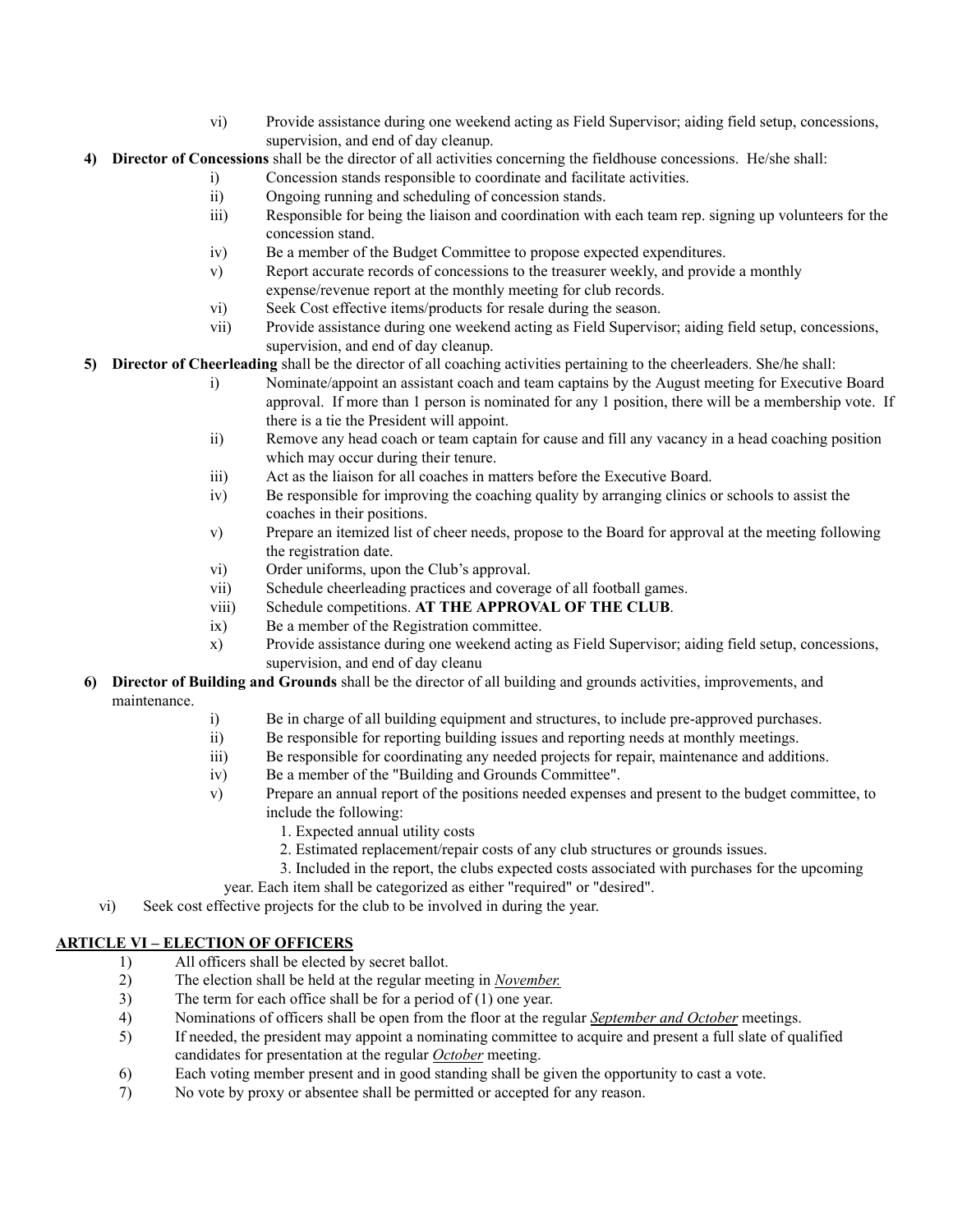8) At the conclusion of the balloting, the results shall be announced. The successful candidates shall be installed in the respective office at the regular *January* membership meeting.

# **ARTICLE VII – MEETINGS**

- 1. Regular monthly meetings for the membership will be held from *January thru November* on the last Thursday of the month. During *January thru June*, meetings will be held at 7:00pm, and at 8:00pm *July thru November* when in season.*.*
- 2. Bi-monthly meetings of the membership will be held from *July thru November* on the second Thursday of the month at 8:00pm.
- 3. COACH, both head and assistant, & TEAM PARENT (REP) **MUST** ATTEND THESE SCHEDULED MEETINGS.
- 4. Special meetings may be called by the President as prescribed by the bylaws.
- 5. All regularly scheduled meetings shall be held at a predetermined location determined by the President.
- **6.** If the President is unable to attend a meeting, the meeting can be presided over by the vice president.
- **7.** Alcoholic beverages (any kind) are NOT permitted during ANY monthly club meetings.

# **ARTICLE VIII – CONFERENCE MEMBERSHIPS OR AFFILIATIONS**

- 1. The Troy Titans Football Club's Constitution and Bylaws are a supplement to the Constitution and Bylaws of the conferences in which the club becomes a member or affiliate.
- 2. The club shall become an affiliate or member of a conference by a simple majority vote of the voting membership present at the meeting.
- 3. The club, once it has become a member, must remain a member in good standing of that conference by timely paying all dues, fines and assessments.
- 4. The club may terminate an affiliation or conference membership by a 2/3 (two-thirds) majority vote of the voting members present at the meeting.
- 5. Club representatives in the conference shall be appointed by the President from volunteer members. Lacking such volunteers the President may appoint those representatives from the membership that he deems fit.
- 6. Club representatives in the conference shall represent it in all conference affairs and business and shall cast the Club's DECIDED vote in conference business as they believe will benefit the Club and the conference.
- The Club shall select (2) two regular representatives for a conference and (2) alternate representatives to serve when the regular representative cannot.

#### **ARTICLE IX – COMMITTEES**

- 1. The President shall appoint after his installation the following standing committees each year in January :
	- a. **Audit committee** The Audit committee shall consist of no less than three (3) members and will be (to the extent possible) volunteers for said committee.
		- i. Shall meet as soon as possible after the election of new officers and audit the accounts of the past treasurer and render a full written report for inclusion in the Secretary's records.
		- ii. The written report will be open for inspection by any and all club members in good standing.
	- b. **Budget and Funding committee –** The Budget and Funding committee shall consist of the Treasurer and no less than three (3) other members and who will be (to the extent possible) volunteers for said committee.
		- i. The committee shall be responsible for the formulation of the budget for the coming fiscal year.
		- ii. The budget shall be presented to the membership for approval by the May meeting.
	- c. **Awards committee** The Awards committee shall consist of no less than three (3) members and who will be (to the extent possible) volunteers for said committee. This committee shall:
		- i. By the regular June meeting set the date, time and place of the annual awards banquet.
		- ii. By the regular June meeting determine and recommend the type and size of the trophies and awards to be awarded at the banquet.
		- iii. Be responsible for making all arrangements and conducting the annual awards banquet.
		- iv. Present to the membership at the *bi-monthly September* meeting, their recommendations for the quantity of trophies and plaques to be awarded at the banquet.
	- d. **Registration committee –** The Registration committee shall consist of the following: Chairperson, Director of Athletics, Director of Coaches, Director of Cheerleading and the Treasurer. This committee shall:
		- i. Prepare all forms to hand out to schools and on the day of registration.
		- ii. Suggest dates for registration, to be approved by the Executive Board.
		- iii. Market Registration dates.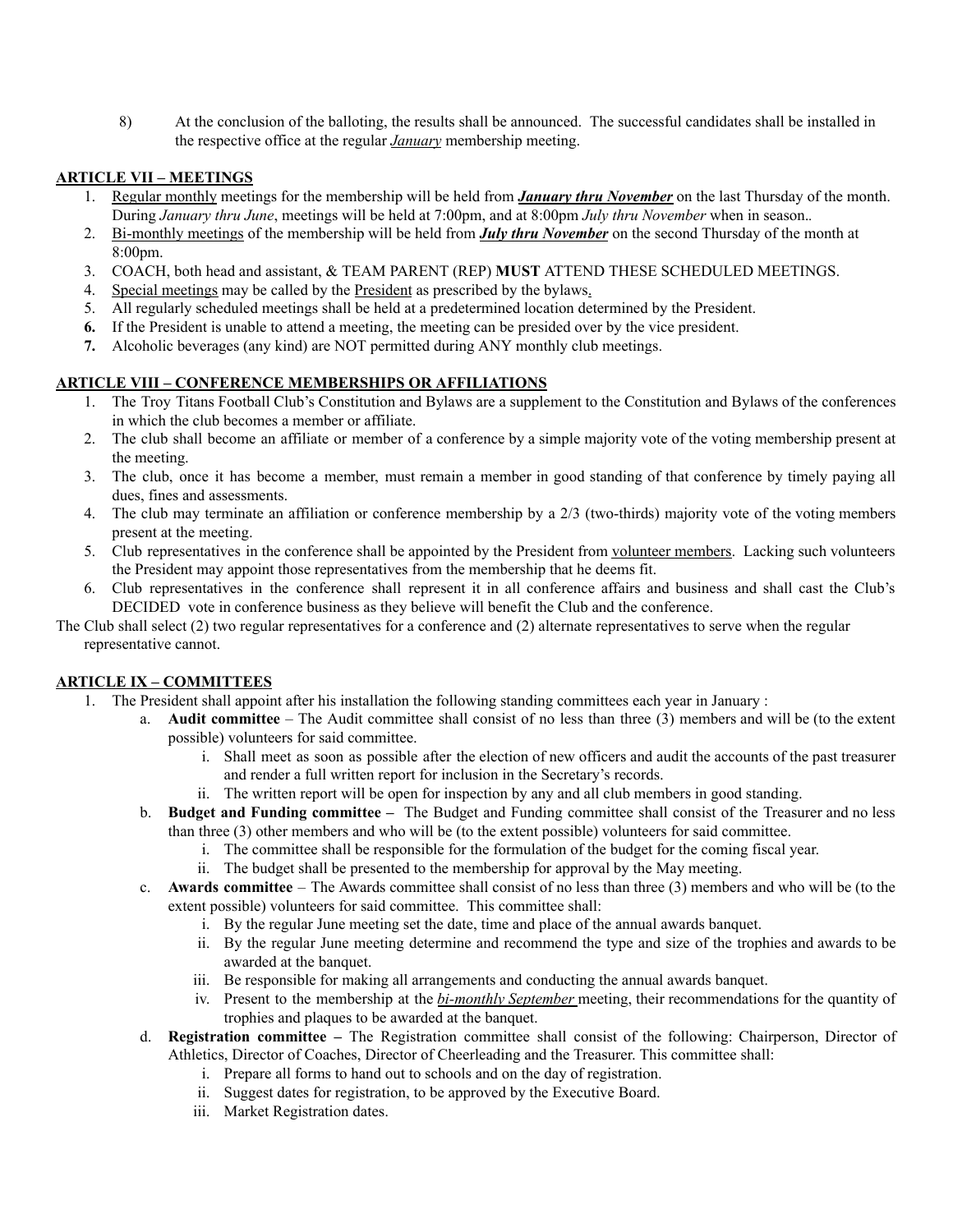- iv. Decide how to handle the day of registration.
- v. Collect registration fees.
- vi. Be formed at the February meeting and report at the March meeting.
- 2. The **Director of Equipment** shall appoint the following committee each April after his installation.
	- a. **Equipment, Grounds and Purchasing committee** The Equipment, Grounds, and Purchasing committee shall consist of the Director of Equipment, the Assistant Equipment Manager and no less than three (3) other members and who will be (to the extent possible) volunteers for said committee. This committee for each year shall:
		- i. Determine the type, quality and quantity of playing equipment, supplies and other materials needed for both games and practices and present this list to the budget committee.
		- ii. Determine the type, quality and quantity of equipment and materials needed for the playing fields/venues (both games and practice) and present this list to the budget committee.
		- iii. Issue a report to the membership on its recommendations to the budget committee in items i.) and ii.) above.
		- iv. Issue purchase orders for equipment included in approved budgets.
		- v. Maintain records of needed equipment and the priority of needs.
- 3. **All** Committees shall be reported at the monthly meeting by the appointed Chairperson. Items to report are:
	- a. Status of any current planned events
	- b. Any upcoming dates of future committee meetings
	- c. Any issues which need direct decisions (vote) of the Executive Board
	- d. Report of findings, expected club costs, or relative information for planning and decisions made by the membership.

#### **ARTICLE X – TEAMS AND COACHES**

- 1. **Teams:** A team shall consist of no more than thirty five (35) assigned players (both active and inactive). All teams shall:
	- a. Be arranged through the coordination of the Director of Coaching and the Director of Athletics.
		- i. The coordination shall take into the consideration the number of eligible players for any division and to promote player development.
		- ii. Assigned players must play within their age bracket per the most current league bylaws at it pertains to the age/weight breakdown for a division, unless:
			- 1) Written approval is obtained by the guardian(s) of the child and
			- 2) Presented to the board at a regular monthly meeting.
	- b. Be subject to approval by the Executive board.
	- c. Not practice, or scrimmage any team in the conference outside **OF THE CLUB** without prior approval of Executive Boards. Violation of this rule shall result in: The removal of the head coach from the field by the Director of Coaching, Suspension of the head coach from all team activities by the Director of Coaching until final disposition by the Executive Board.
- 2. **Coaches:** A head coach shall be responsible for all activities of the team including the actions of his players, his assistants and his player's parents. Head coach must:
	- a. Indicate their desire to be a head coach to the membership prior to the April meeting or at least prior to the head coach selection, election and assignment process.
	- b. Be a member in good standing.
		- i. Head Coach nominations that have not met the requirement for a member in good standing, as read in Article III, may be considered by a majority vote of the Executive board.
		- ii. Upon the approval of the majority vote, it is expected of the Head Coach, to comply to all Articles in these bylaws.
	- c. Be subject to background check by request of the membership
	- d. Be responsible for understanding the League bylaws and attend all required coaching meetings set forth by the league.
		- i. Any Coach found in violation of (d), or in violation of the league bylaws is subject to suspension, or up to removal, of the head coach from the position.
		- ii. The recommendations made by the Director of Coaching, shall be voted on and approved by a membership vote, after review of the Executive Board.
		- iii. Final decision for permanent removal shall only be by a **MAJORITY OF THE BOARD** vote of the Executive Board.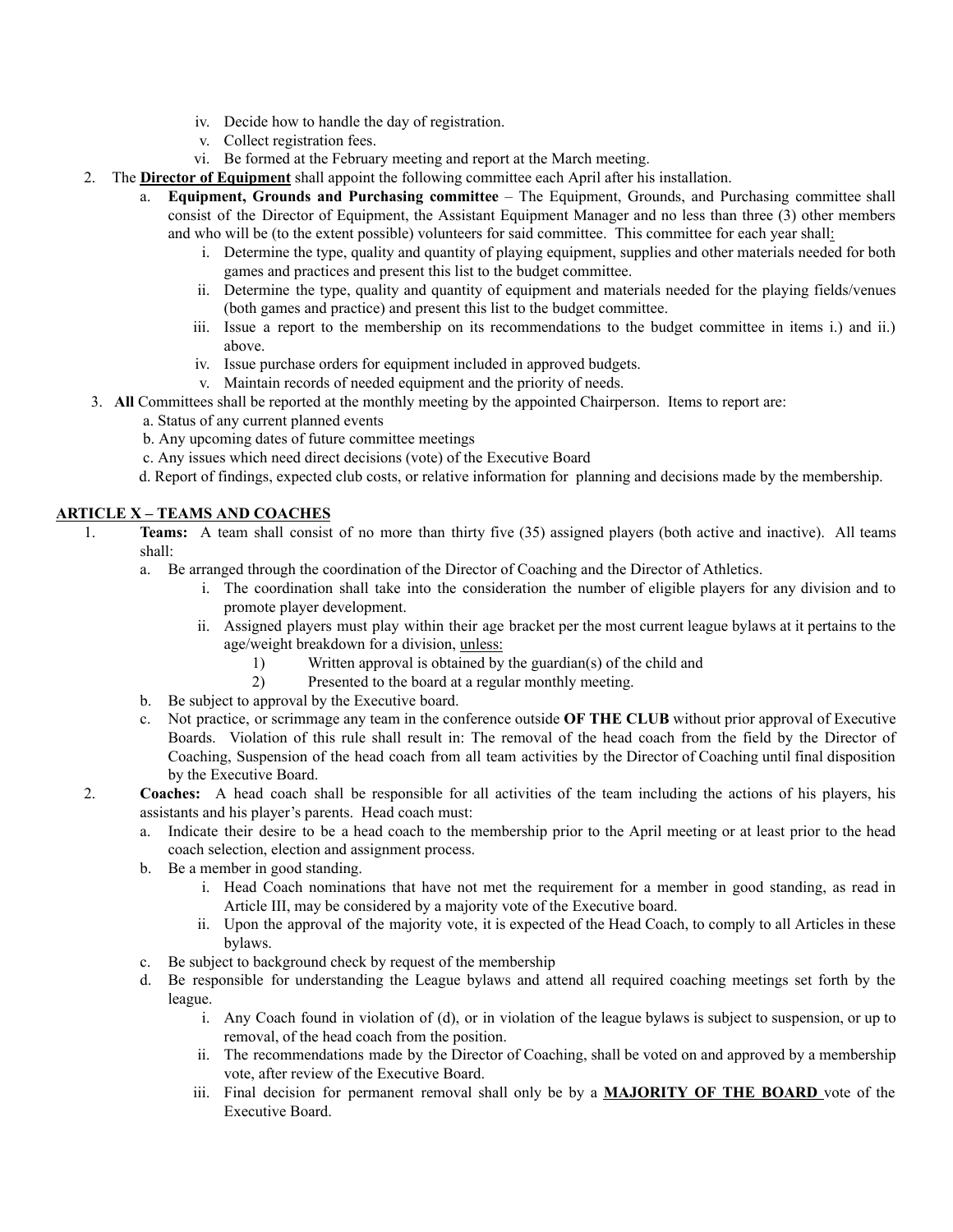- e. Be approved and submitted by the Director of Coaching.
- f. Be responsible for his actions.
	- i. Any Coach's actions that are found detrimental to the Organization, shall result in the recommended removal of the head coach from the position.
	- ii. Detrimental shall be defined to the membership through the regular monthly meeting.
- g. Provide a coaching staff list to the Director of Coaches of all the Head Coaches and Assistant Coaches.
	- i. The Director of Coaching will be responsible for reviewing his selections.
	- ii. The list, considered a coaching staff, are subject to removal if the Director of Coaching deems any actions of these staff to have a negative impact on the program.
	- iii. The recommendations made by the Director of Coaching, shall be voted and approved by a membership vote, after review by the Executive Board.
	- iv. Final decision for removal shall only be by a majority vote of the Executive Board.

#### 3. **Coaching Nominations:**

- a. Head Coaches will be submitted by the Director of Coaching.
	- i. Coaching Director Nominations shall be reviewed by the Executive board, prior to a membership vote.
	- ii. Coaching Director may nominate up to 3 head coaches for a division.
- b. Head Coaches may be selected by secret ballot (if necessary) at the March membership meeting. Nominations will be taken starting in January.
- c. A membership vote shall be used to determine the Head Coach of an age division.
	- i. Selection of coaches will be determined as follows:
		- 1) The person voted by the membership for the age division will be assigned to the  $1<sup>st</sup>$  team.
		- 2) Any additional Head Coaching positions needed for an age division will be by an Executive Board review and vote.
	- ii. A majority vote must be in favor to appoint any Head Coach position.

**ARTICLE XI – INSURANCE** (A current copy of ALL insurance documents, including a "paid in full" statement, will be kept in the off at ALL times)

- 1. Liability insurance will be provided to each participant and shall be funded through the registration fee. This liability insurance may be obtained through conference or league.
- 2. Property insurance must be provided on all equipment.
- 3. Other insurance coverage for other outside functions shall be arranged and obtained by the President or his appointed designee.

#### **ARTICLE XII – FISCAL YEAR**

1. The Fiscal year of the Troy Titans Football Club shall begin on April 1<sup>st</sup> and end on March 31<sup>st</sup> of each year.

#### **ARTICLE XIII – CONFLICTS**

1. No bylaws, motion or statement shall conflict or be construed to conflict with the constitution, bylaws or rules of the Conference/League of affiliation, (Triad Unit #2 School District) or the rules issued by the Illinois High School Association (IHSA).

2. Any club statements, motion, bylaw or article determined to be in conflict as described in Section 1.) above shall be declared to be invalid and void.

3. The Executive Board will implement and have authority to enforce a non-conflicting Supplement, identified as "FIELDS, FACILITY, BUILDING, STORAGE, SECURITY, SANITATION SUPPLEMENT". No statement within this Supplement shall conflict with the Titans By-laws, as previously recorded, or the Tri-County By-laws.

#### **ARTICLE XIV – ALCOHOL POLICY**

- 1. DO NOT arrive at any Titans meetings drunk!
- 2. Alcoholic beverages (of any kind) will not be permitted during ANY monthly club meetings
- 3. NO Alcoholic beverages will be permitted before, during, or after the 12U (Mississippi Valley Jr. Conference) games.
	- a.  $1<sup>st</sup>$  offense you will be removed from the Titans property and not be allowed to return for 24 hours.
	- b.  $2<sup>nd</sup>$  offense you will be removed from the Titans property and not be allowed to return for 30 days.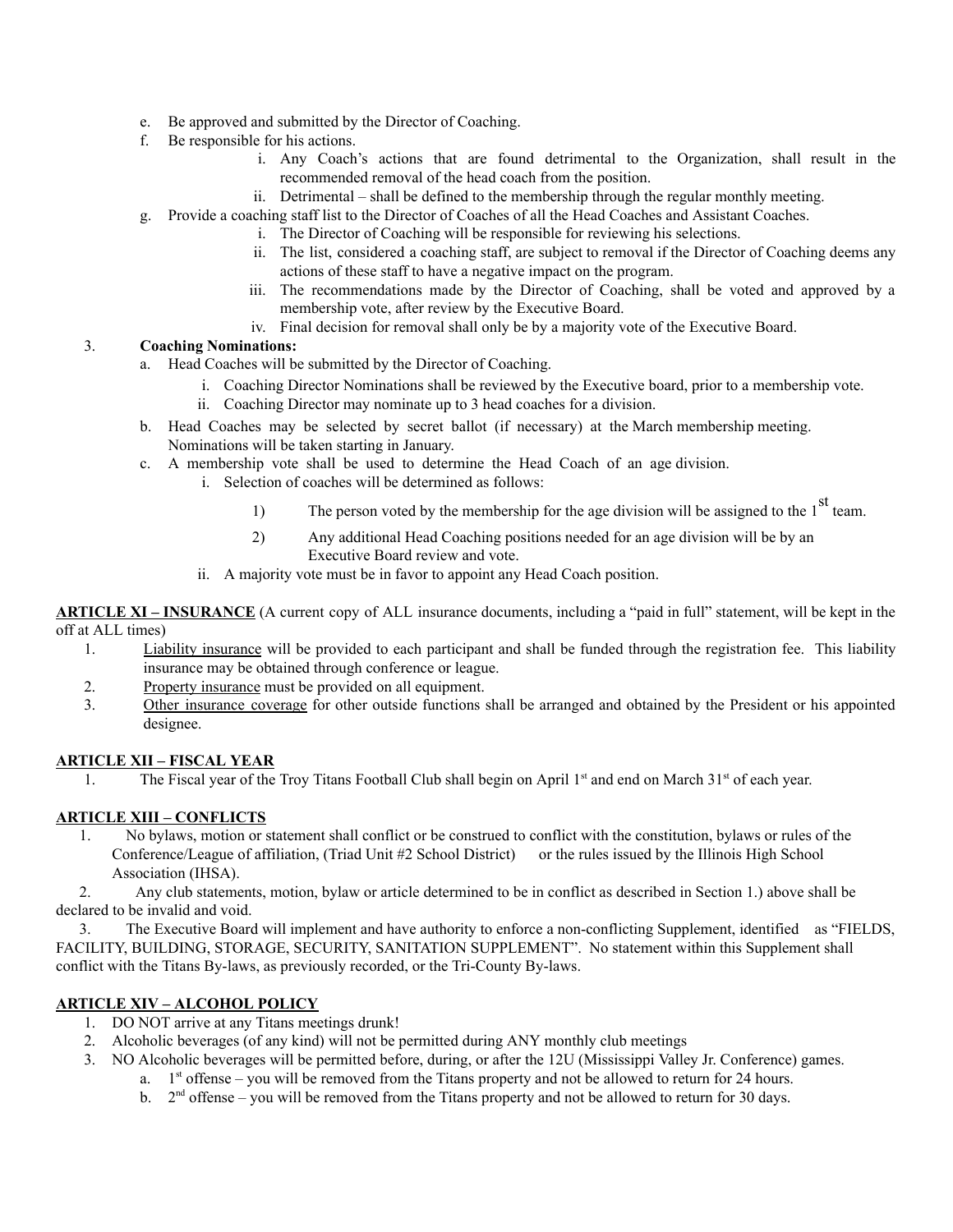c.  $3<sup>rd</sup>$  offense – you will be removed from the Titans property and not be allowed to return (permanent removal).

# **ARTICLE XIV – AMENDMENTS**

- 1. These Bylaws may be amended by two-thirds (2/3) majority vote of the Club's voting members.
- 2. The proposed amendments must be read at a meeting of the membership, opened to the membership at that time for discussion and suggested changes to the amendments.
- 3. The proposed amendment will then be presented at the next membership meeting for a final vote in order to become part of the bylaws.

# **"FIELDS, FACILITY, BUILDING, STORAGE, SECURITY, SANITATION SUPPLEMENT"**

- 1. Purpose: This Supplement shall be used by the Executive board for the purpose of managing the functions/operations of the facility. Additions or deletions will be managed through the normal monthly meetings and shall not conflict with the existing Titans ByLaws. A majority vote of the Executive Board will be required to update, delete, or change information in this supplement. The Club President maintains his authority under the Bylaws and this supplement to be in charge of the daily business affairs of the club for the orderly operations of the Titans facility.
- 2. Membership is encouraged to suggest or motion information for this supplement for continuous, orderly operations of the Facility.

# a. **Facility is defined as:**

- a.) The field house building is located within Troy Park.
- b. Any structure or equipment, built, obtained and used by the Club for games, practices, concessions or other football related business shall be considered property.
	- a.) The football game field shall be considered part of the facility.
	- b.) The practice fields located behind the Fieldhouse shall be considered the facility.

# 3. **Usage of the field house shall be for:**

- a.) Meetings /Office use;
	- i) Scheduled meetings to conduct Club membership business.
	- ii) Scheduled event(s) approved by the Executive Board
	- iii) Committees, if requested by an assigned Chairperson
	- 1) Committees for the purpose of conducting business assigned by Tri-County Reps.
	- 2) The Athletic Director and Tri-County Rep. will be responsible for the security of the facility during Tri-County usage.
		- iv) Registration
		- v) Fundraising Events
		- vi) Executive Board usage to conduct Club business.
		- vii) Training deemed necessary for the coaching staff and/or his/her players.
		- a. 1) The member/coaches will provide this information to the board at a regular scheduled meeting.
- b.) b) Concessions / Merchandise Sales;
	- i) Concessions Coordinator (and/or his/her assistant) will ensure
	- ii) opening and closing (security) of the Concessions area.
	- iii) No funds will remain on premises prior to opening and not past
	- iv) the closing of the concession area.
- c.) c) Storage;
	- i) Storage areas located within the "facility" will be used for the sole purpose of football equipment, field equipment, and other "property" designated for the Club use.
	- ii) Storage areas will not be used by the membership for "personal" gain,
- b. Items A,B, and C above, are subject to approval, or change but not without the approval of the Executive Board.

# 4. **Usage of the following "facilities" designated as fields:**

- 5. "Game" field- Shall be used during the normal scheduled Tri-County season for the purpose of football. No other events will be authorized for its use by the membership **without prior approval** obtained during a scheduled monthly meeting, or executive board meeting.
	- a. In the event, the park requests use of the field, the Executive Board shall meet, discuss the current agreement with the Park, and/or seek volunteers and/or assign a person to the "facility" for the usage time frame requested to maintain appearance, security, and other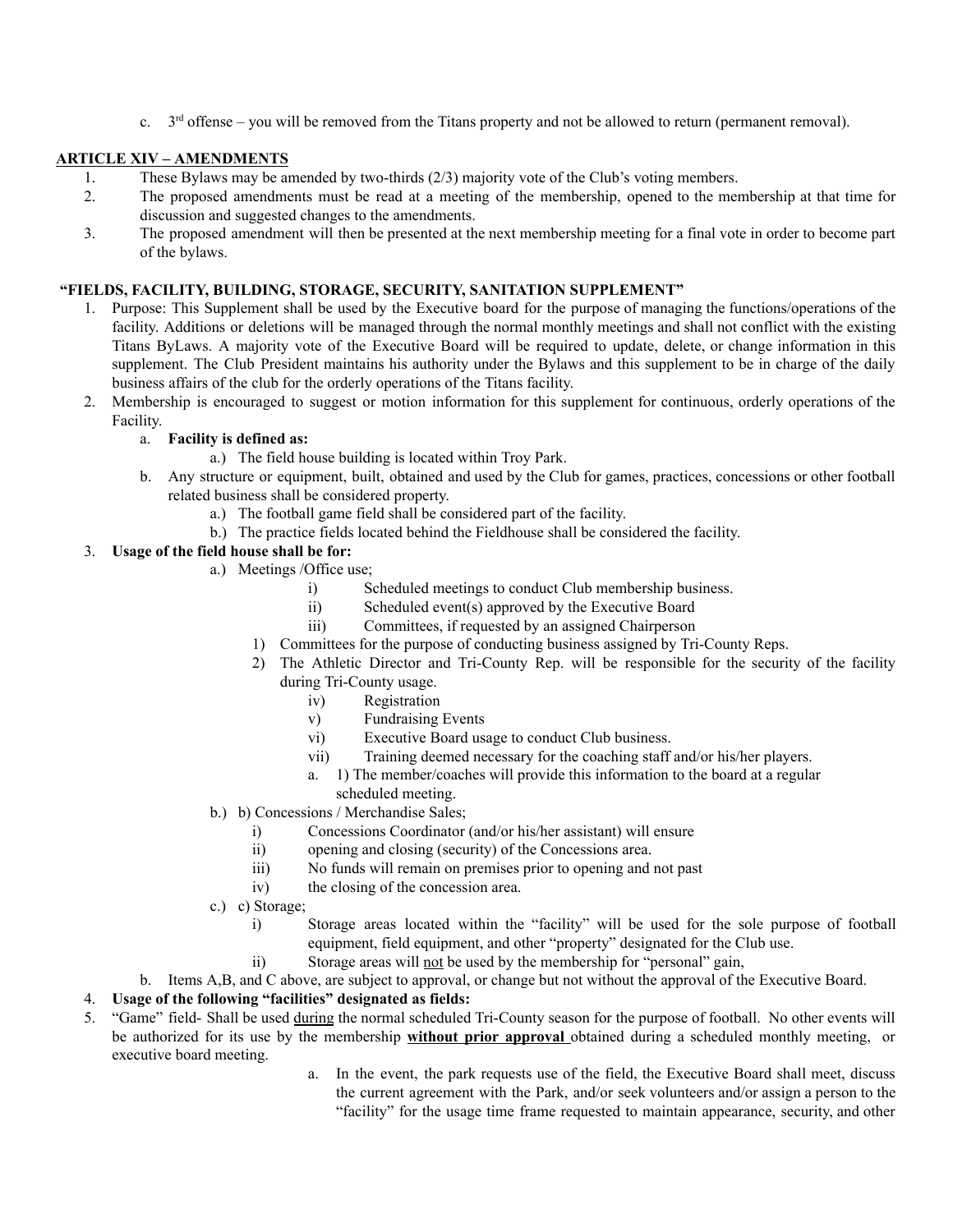operations of the event.

- ii) Use may/shall be subject to a utilities payment, which may/shall be requested by the Executive Board.
- iii) b) It is the membership's responsibility to:
- iv) Maintain its appearance by removing any items brought to the area.
- v) Ensure a safe environment for others.
- vi) Follow all other Park rules established by the Park.
- vii) c) Practice field- Shall be used by members during the year without prior approval, but, must:
	- i) Follow the Club by-laws, and Tri-County by-laws in reference to football issues.
	- ii) Maintain its appearance by removing any items brought to the area.
		- iii) Ensure a safe environment for others.
		- iv) Follow all other Park rules established by the Park.
		- v) Provide a utility payment, if necessary, prior to the use.
			- 1) During the normal scheduled practice season, Coaches will be responsible to ensure items i.-v. above are adhered to, and any lighting usage is solely for scheduled football practices.
- 3) During the year, due adverse weather/field conditions, the fields may become off-limits to limit damage to the area. This topic shall/may be discussed at the Clubs monthly meeting.
- e) Outside Structures- Shall be used by the membership during the year without prior approval. During use, the members will:
	- i) Maintain its appearance by removing any items brought to the area.
	- ii) Ensure a safe environment for others.
	- iii) Follow all other Park rules established by the Park.
	- iv) Outside Structures are:
		- 1) Overhangs (sheltered area) and patios
		- 2) Outdoor cooking equipment
		- 3) Picnic tables
		- \*\*Outdoor lighting of fields will **not** be allowed for general/personal use, unless authorized.
- f) Any "facility" usage shall/may require an agreement form be completed, by the request of the Executive Board.
- 4. **Security:** of the facility will be all members' responsibility.
	- a) Key control will be assigned by the Club President, or his designee.
	- b) Any key misuse can result in loss of key privileges by the Club President.
	- c) Key misuse is considered:
		- i) Inability to properly secure area access
		- ii) Allowing unauthorized persons access without prior approval.
		- iii) Loss of key(s)
		- iv) Unauthorized facility use or misuse
	- d) Any keys issued by the Club President, or designee, will not be duplicated by any person(s), other than the President, or his designee.
		- i) Violation will be recommended, to the membership, the person's removal from the Club.
	- e) Issued keys will be recorded in the monthly meeting minutes in which they are issued. The record will include:
		- i) Number of keys
		- ii) Names of person assigned keys
			- \*\*Upon the conclusion of the season, during the regularly scheduled November meeting, all assigned keys must be returned to the Club, unless approved by the President due to continued service(s) of the person.
	- f) The President shall/may at any time call to order an Executive Board Special Meeting to address any security issue which may arise.

# 5. **Utilities and Sanitation:**

- a) The Club will pay the normal utility costs incurred to conduct the Club business throughout the year.
- b) Any additional utility usage for non-football related events (or not outlined in or any part of the existing Bylaws), practices or requests obtained from sources outside of the Club, will/shall be subject to pre- payment, monitoring,